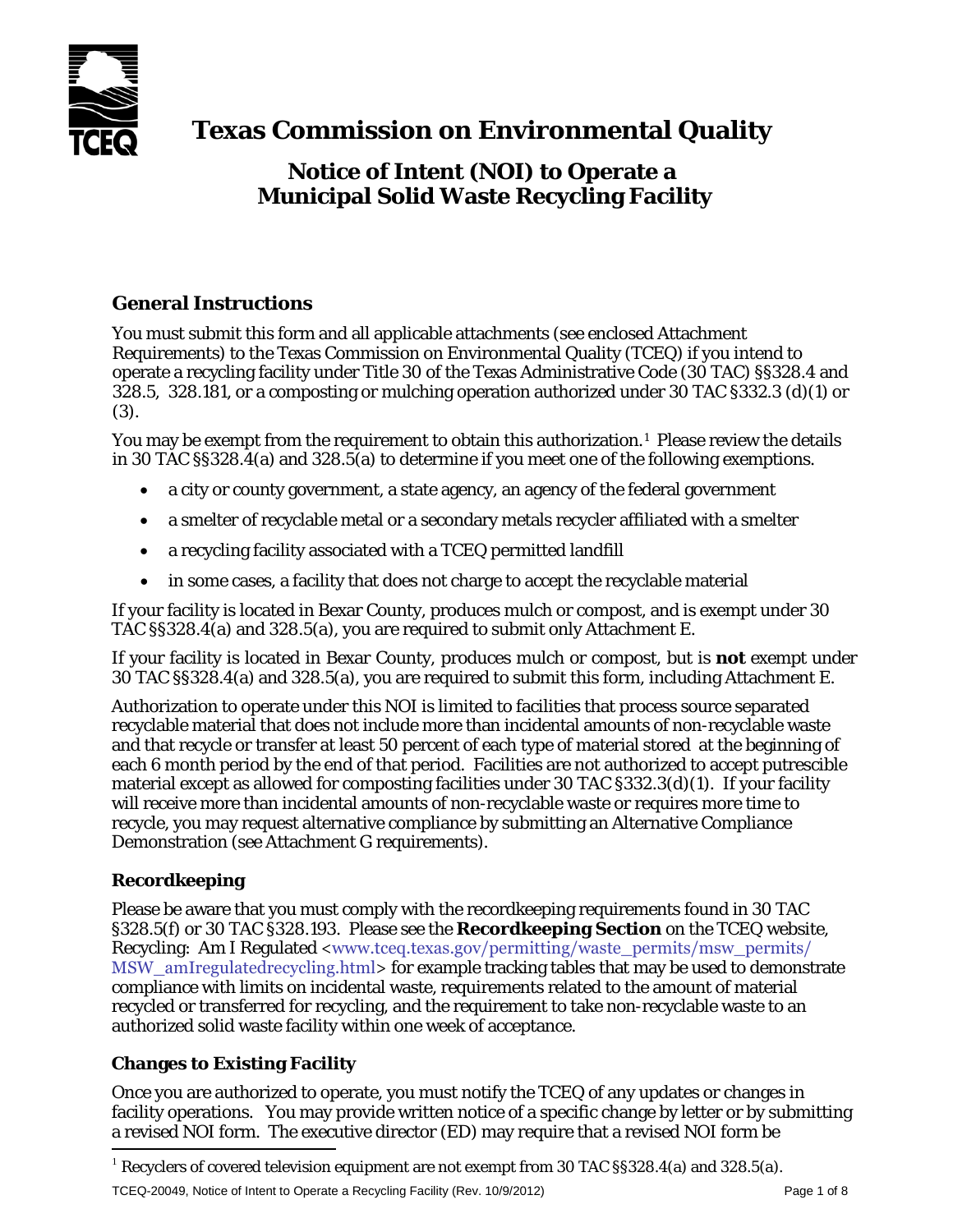submitted based on the extent of changes. The notification must be provided within 90 days of the effective date of the change. The following are examples of changes requiring this notification.

- **Notice of Change to Facility Operation** A change in operation or other change from the way the facility was originally authorized.
- **Notice of Facility Expansion –** The facility operation and/or area will be expanded.
- **Notice of Closure Activity** The facility will be closing in accordance with 30 TAC §328.5(e) and the operator will relinquish the authorization.

#### **Delinquent Fees**

Although there are no fees required when submitting an NOI form, the TCEQ will verify existing customer information in the agency's records to determine if there are delinquent fees owed for other agency applications. A notification will not be acknowledged until all fees or penalties with an outstanding balance of \$25 or more are paid or current. For more information on the TCEQ delinquent fee and penalty policy, please visit the TCEQ Delinquent Fee Protocol Web page. [<https://www.tceq.texas.gov/agency/financial/fees/delin>](https://www.tceq.texas.gov/agency/financial/fees/delin) If you have questions regarding the new protocol, please contact the TCEQ Financial Administration Division, at 512-239-0300

#### **Facility Closure**

At the time of closure, the Owner/Operator must collect and transport all processed and unprocessed materials to an authorized facility for disposition. Closure must be completed within 180 days following the most recent acceptance of processed or unprocessed materials unless otherwise approved or directed in writing by the ED.

## **Facility Information**

| Check whichever applies: |                             |  |
|--------------------------|-----------------------------|--|
| $\Box$ New Facility      |                             |  |
| $\Box$ Existing Facility | <b>MSW Facility ID No.:</b> |  |

#### **1. Facility Name**

Provide the name of the recycling, composting, or mulching facility (should be same as "Regulated Entity Name" on Core Data Form):

#### **2. Facility Owner/Operator**

In addition to the NOI form, a completed Core Data Form for the Owner/Operator must be submitted for all new facilities. For an existing facility, the Core Data Form only needs to be submitted if there are changes to the Customer or Regulated Entity information. The Core Data Form and instructions can be found at the following Internet link:

[http://www.tceq.texas.gov/permitting/central\\_registry/guidance.html](http://www.tceq.texas.gov/permitting/central_registry/guidance.html)

#### **3. Property Owner**

Check whichever applies:

 $\Box$  The facility Owner/Operator is the same entity that owns the property.

 $\Box$  The facility Owner/Operator is a different entity than the property owner. *(Attach a separate Core Data Form for the Property Owner.)*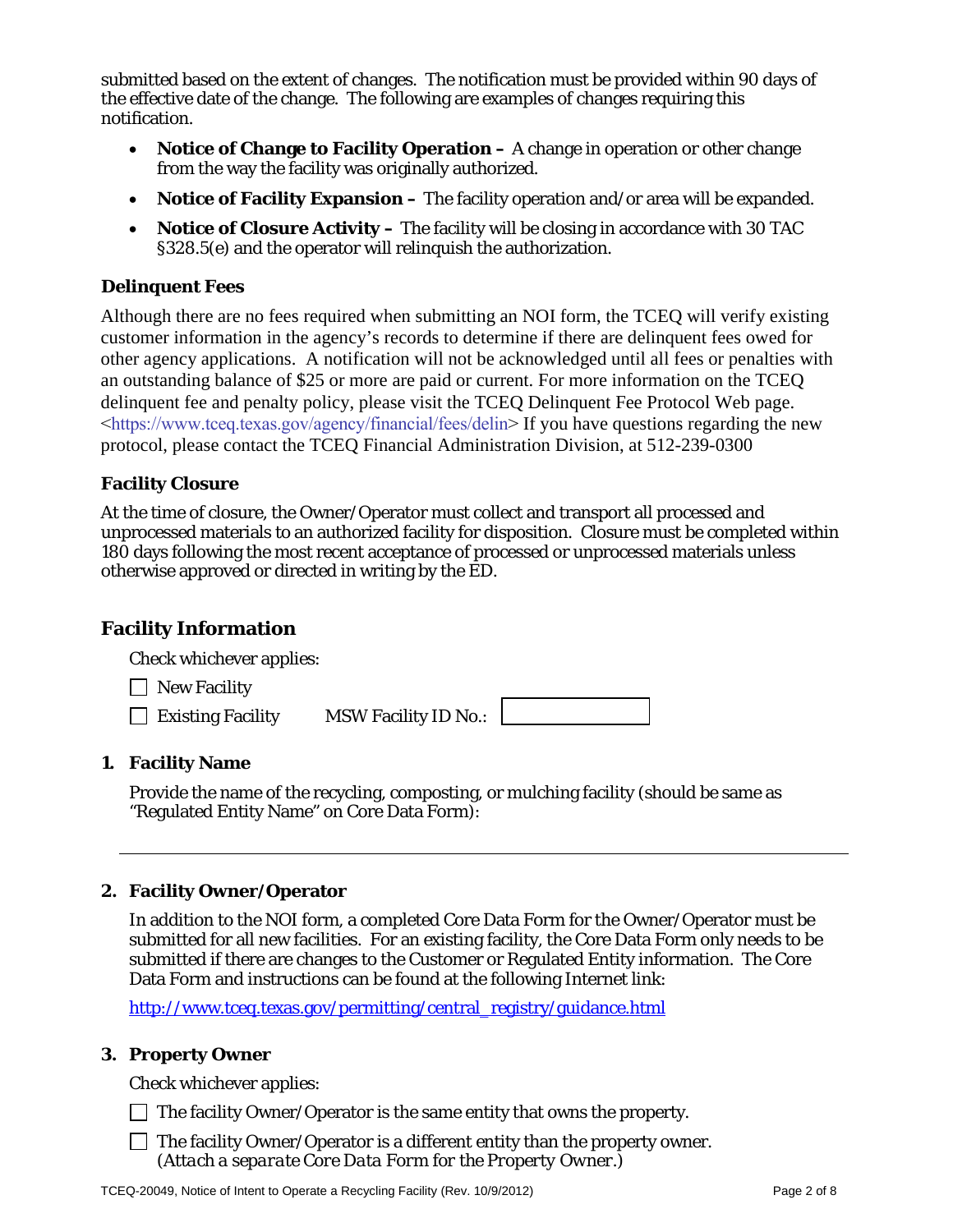#### **4. Contact Person**

Identify the person to be contacted about the completed form and the facility.

| Name (required):                |  |
|---------------------------------|--|
| Title:                          |  |
| <b>Phone Number (required):</b> |  |
| e-Mail Address:                 |  |
|                                 |  |

#### **5. Directions**

Provide directions to the site from the nearest, major intersection (e.g., state highway):

#### **6. Brief Description of the Property**

County in which the facility is located:

Provide a brief description of the property to be used for recycling activities (e.g. the number of acres, legal description, drawing of the boundary metes and bounds, etc.).

#### **7. Combustible Materials**

The facility will manage combustible materials:  $\Box$  Yes  $\Box$  No If "Yes", the facility is required to maintain a fire prevention and suppression plan in the facility records. The plan must also be made available to the local fire prevention authority having jurisdiction over the facility for review and coordination.

| The facility will store combustible materials outdoors:                                         | $\Box$ Yes $\Box$ No |
|-------------------------------------------------------------------------------------------------|----------------------|
| If "Yes", the facility is required to establish and maintain financial assurance for closure of |                      |
| facility. (see Attachment D requirements)                                                       |                      |

#### **8. Attachments**

Please indicate with an (X) in the table below which attachments are being submitted with this form. The following requirements apply:

- a. **All facilities** must submit the applicable Core Data Form(s) and Attachments A-C
- b. If combustible material will be stored outdoors, Attachment D is also required.
- c. If you are located in Bexar County and produce mulch or compost, Attachment E is also required.
- d. For a facility that recycles covered television equipment, Attachment F is also required.
- e. For an Alternative Compliance request, Attachment G is also required.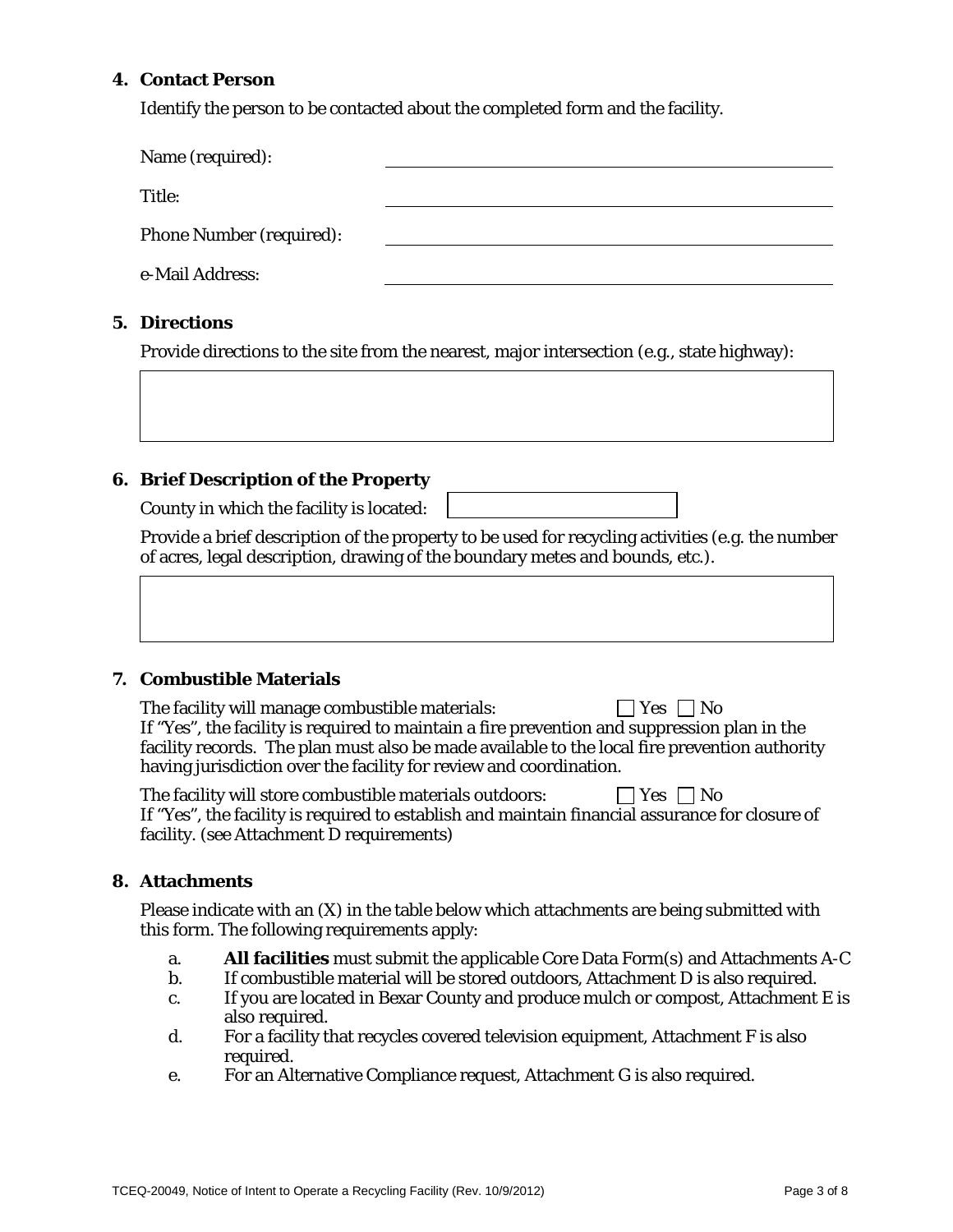| <b>List of Submitted Attachments</b>                                |  |
|---------------------------------------------------------------------|--|
| 1. Core Data Form for Operator                                      |  |
| 2. Core Data Form for Owner (if different)                          |  |
| 3. Attachment A - Map of Site Location                              |  |
| 4. Attachment B – Description of Storage and Recycling Operations   |  |
| 5. Attachment C – Identification of Markets for Processed Materials |  |
| 6. Attachment D – Cost Estimates for Financial Assurance            |  |
| 8. Attachment E – Bexar County Mulch or Compost Facility            |  |
| 9. Attachment $F -$ Covered Television Equipment Recycling Facility |  |
| 9. Attachment G – Alternative Compliance Demonstration              |  |

#### **9. Submittal**

Submit the original NOI form, attachments, and any tables prior to commencing operations. If combustible material will be stored outdoors or if the ED determines that the facility poses a significant risk to public health and safety, a cost estimate for financial assurance must be submitted at least 90 days prior to receiving materials and a signed financial assurance mechanism must be provided prior to receipt of materials. If your facility is located in Bexar County and produces mulch or compost, you are required to submit this form at least 90 days prior to commencing new operations.

**Submit to:** Municipal Solid Waste Permits Section MC 124 Texas Commission on Environmental Quality P. O. Box 13087 Austin, Texas 78711-3087

#### **Owner/Operator's Certification Statements**

The following statements must be signed and submitted with the NOI form.

I certify that closure will be completed within 180 days following the most recent acceptance of processed or unprocessed materials and that all processed and unprocessed materials will be collected and transported to an authorized facility for disposition.

I certify under penalty of law that this document and all attachments were prepared under my direction or supervision in accordance with a system designed to assure that qualified personnel properly gather and evaluate the information submitted. Based on my inquiry of the person or persons who manage the system, or those persons directly responsible for gathering the information, the information submitted is, to the best of my knowledge and belief, true, accurate, and complete. I am aware that there are significant penalties for submitting false information, including the possibility of fine and imprisonment for knowing violations.

| <b>Signature of Owner/Operator:</b> |  |
|-------------------------------------|--|
| <b>Printed Name:</b>                |  |
| Title:                              |  |
| Date:                               |  |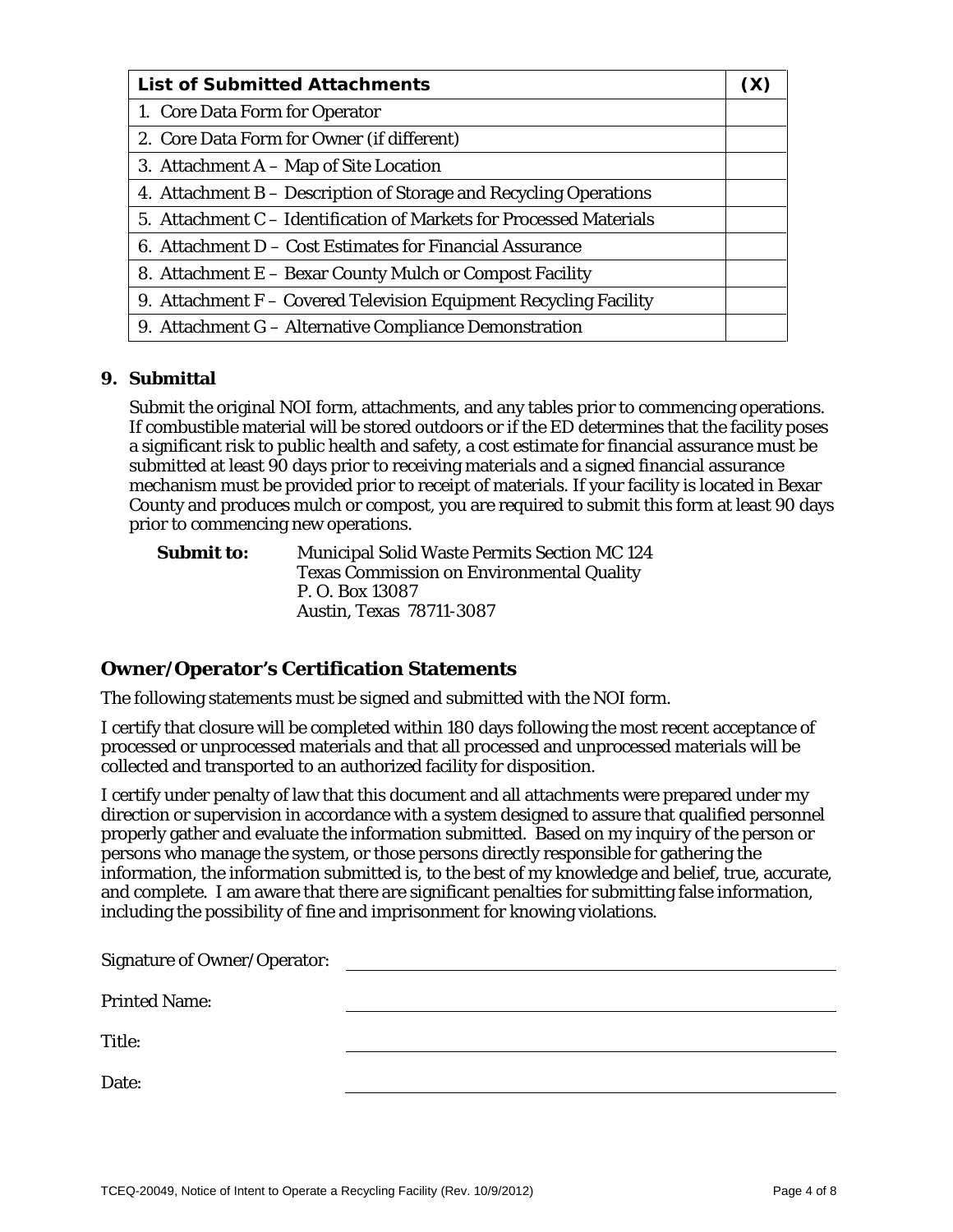## **Attachment Requirements**

#### **Attachment A – Map of Site Location**

Indicate the site location on a city or county roadway map with the site outlined and labeled. Please ensure that roads are clearly identified and that a scale and north arrow is included.

#### **Attachment B – Description of Storage and Recycling Operations**

Identify the operation below (Options 1-4) that is the most similar to your facility and then provide a full description of your facility. Describe the facility including:

- a list of each type of material to be accepted for recycling;
- any storage of materials prior to recycling; and
- how each type of material will be recycled.

The NOI form and submitted information will be evaluated to determine if the operation meets the requirements for authorization by notice and whether financial assurance will be required before the facility may receive material. The TCEQ will issue an authorization number and letter acknowledging that the agency has been properly notified.

- **Option 1: Recycling Facility** The facility will receive "incidental amounts of nonrecyclable waste" accompanying the recyclable material. See the definition of "incidental amounts of non-recyclable waste" in 30 TAC §328.2(3).
- **Option 2. Composting Facility for Source Separated Yard Trimmings, Clean Wood Material, Vegetative Material, Paper, and Manure** – The facility will be an exempt composting operation that is authorized under 30 TAC  $\S 332.3(d)(1)(A)$  – exempt from facility notification, registration, and permit requirements, but subject to the requirements of 30 TAC §§328.4 and 328.5.
- **Option 3. Composting Facility for Source Separated Industrial Materials Including Clean Wood Material, Vegetative Material, Paper, Manure (Including Paunch Manure), and Yard Trimmings** – The facility will be an exempt composting operation that is authorized under 30 TAC  $$332.3(d)(1)(B)$  – exempt from facility notification, registration, and permit requirements, but subject to the requirements of 30 TAC §§328.4 and 328.5.
- **Option 4. Mulching Facility The facility will be an exempt mulching operation that is authorized under 30 TAC §332.3(d)(3)** – exempt from facility notification, registration, and permit requirements, but subject to the requirements of 30 TAC §§328.4 and 328.5.

#### **Attachment C – Identification of Markets for Processed Materials**

For each type of material that will be accumulated or stored, include documentation to show that it is potentially recyclable. Examples of specific types of acceptable evidence to substantiate that a type of material is potentially recyclable and has an economically feasible means of being recycled include published market indexes for a particular material and region, sales receipts or price quotations from buyers, and evidence of the recycler's ability to process the material to market specifications.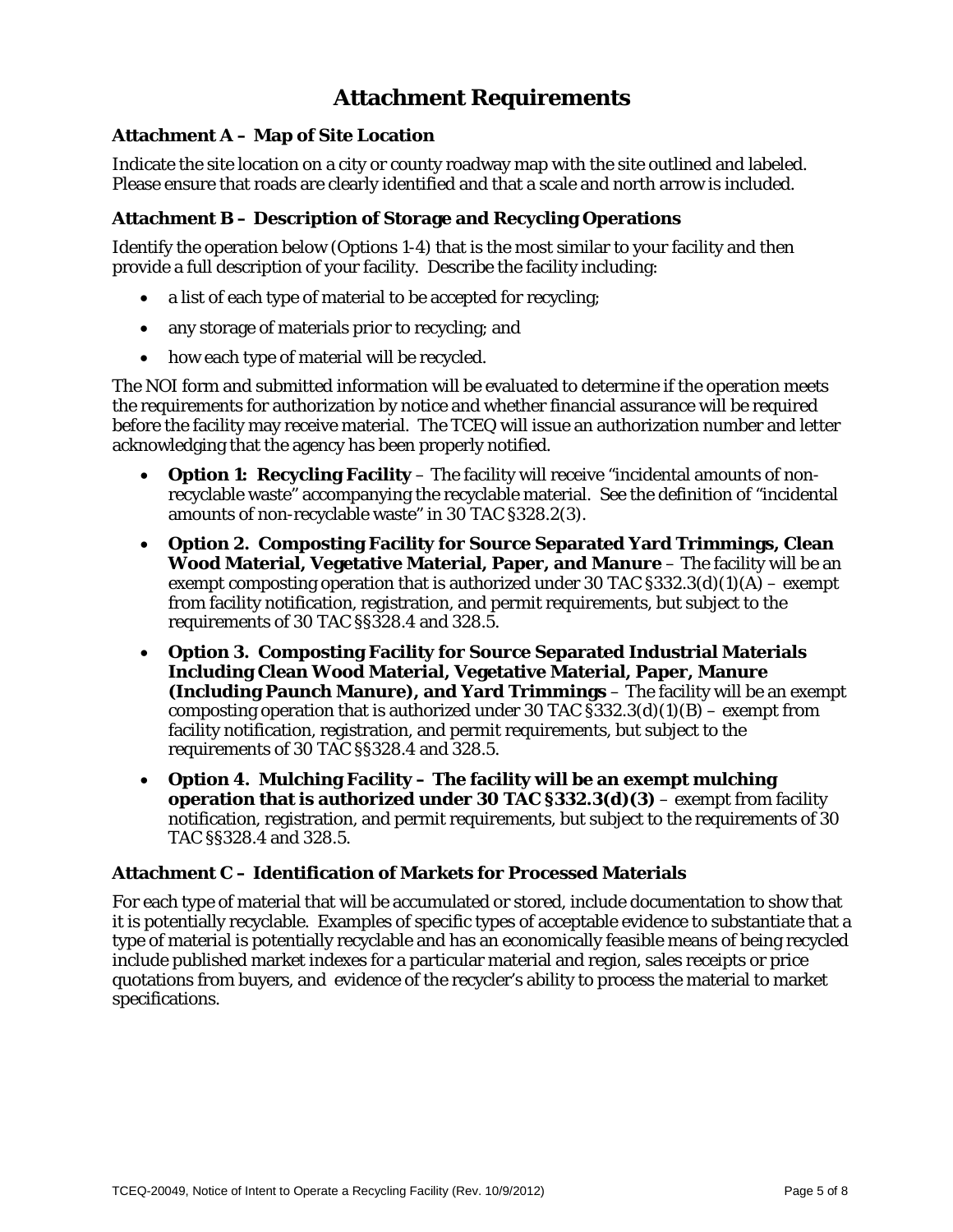#### **Attachment D – Cost Estimates for Financial Assurance**

An owner or operator of a recycling facility that stores combustible material outdoors shall provide a written cost estimate, in current dollars, showing the cost of hiring a third party to close the facility by disposition of all the processed and unprocessed materials in accordance with all applicable regulations. Please refer to TCEQ Publication, **Guidelines for Complying with Financial Assurance Requirements for Recycling, Composting, and Mulching Facilities,** at the following Internet link:

[https://www.tceq.texas.gov/downloads/permitting/waste-permits/msw/docs/](https://www.tceq.texas.gov/downloads/permitting/waste-permits/msw/docs/recycling_fa_guide.pdf) recycling\_fa\_guide.pdf

If a third-party quote is used for cost estimates, please include a statement confirming that the owner or operator of the facility and the third party providing the quote are not affiliated. Two entities are considered to be affiliated if at least one of them owns or controls at least 20% of the voting interest, fair market value, profits, proceeds, or capital gains of the other.

#### **Attachment E – Bexar County Mulch or Compost Facility**

Facilities located in Bexar County that produce mulch or compost are required to comply with 30 TAC §328.4(g) and to provide the following information.

- If you are going to keep track of material by volume instead of by weight to demonstrate compliance with how long materials may be stored, you must specify an appropriate conversion factor to convert volumes of incoming material to equivalent volumes of outgoing material.
- Specify the maximum amount of unprocessed and processed combustible material that will be stored at the facility.
- Specify the maximum number of piles of combustible materials that will be located at the facility.

Please review 30 TAC §328.4(g) for requirements related to how long materials may be stored, how much material may be stored, how much time you have to process material and to what size, limits on pile sizes, limits on number of piles, fire lanes, buffer zones, facilities located in a recharge or transition zone of the Edwards Aquifer, and record keeping.

You may request alternative compliance to store material for more time or to take longer to process material than the limits specified in the rules. For alternative storage time limits, provide a technical justification for why additional time is needed and specify how much time is needed. For alternative processing time limits, describe the circumstances that make it impractical to grind materials within 90 days of receipt and specify how much time is needed.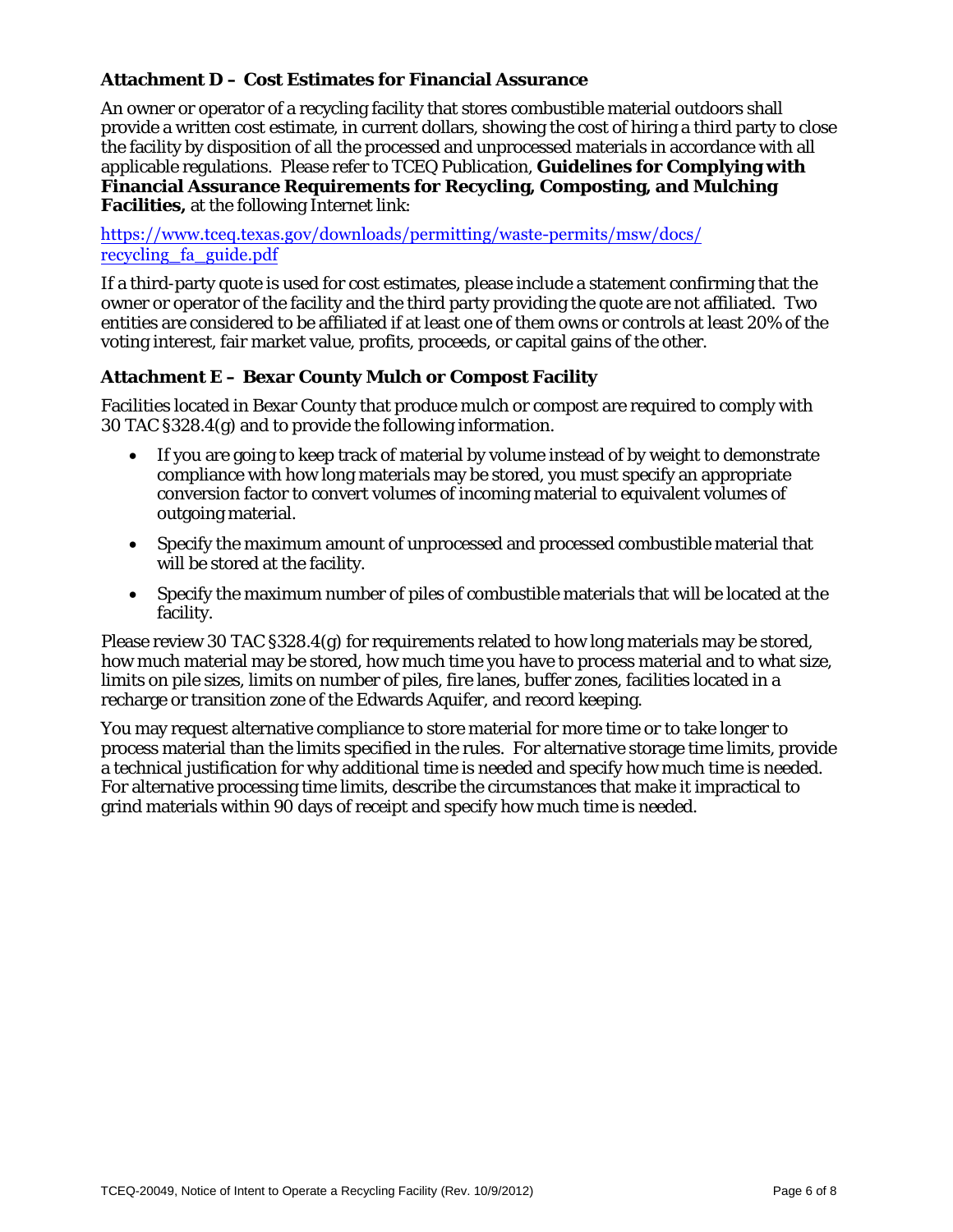#### **Attachment F – Covered Television Equipment Recycling Facility**

In accordance with 30 TAC §328.181 [\(relating to Recycler Responsibilities\),](http://texreg.sos.state.tx.us/public/readtac$ext.ViewTAC?tac_view=5&ti=30&pt=1&ch=328&sch=J&rl=Y) a person who is engaged in the business of recycling covered television equipment must register with the agency and certify that they are in compliance with the standards adopted under 30 TAC §328.193 (relating to Management of Collected Television Equipment).

For the purpose of this authorization, a television recycler is defined in 30 TAC §328.165(6) as:

"A person who separates collected equipment and refurbishes that equipment for reuse, or processes equipment to be returned to use in the form of raw materials or products. The term does not include an entity that solely collects or sorts television equipment prior to shipment for recycling."

**Note:** If your business only collects or sorts television equipment prior to shipment for recycling, Attachment F requirements do not apply to your NOI request.

#### **Submit the following certification statement:**

Facility Name:

MSW Facility ID No:

"I certify that **(insert name of person who is engaged in the business of recycling covered television equipment in this state)** is in compliance with the standards adopted under Title 30 of the Texas Administrative Code §328.193 (relating to Management of Collected Television Equipment). I certify under penalty of law that this document and any attachments were prepared under my direction or supervision in accordance with a system designed to assure that qualified personnel properly gather and evaluate the information submitted. Based on my inquiry of the person or persons who manage the system, or those persons directly responsible for gathering the information, the information submitted is, to the best of my knowledge and belief, true, accurate, and complete. I am aware there are significant penalties for submitting false information, including the possibility of fine and imprisonment for knowing violations."

| <b>Signature of Recycler:</b> |  |
|-------------------------------|--|
| <b>Printed Name:</b>          |  |
| Title:                        |  |
| Date:                         |  |

#### **Additional requirements:**

- TV recyclers must maintain a written log of the weight or volume of TVs received and their disposition (i.e. sent to another recycler, sold as refurbished equipment, etc.).
- Beginning January 31, 2014, TV recyclers must annually report the total weight or volume of TVs received, recycled, and disposed of in the preceding calendar year. The agency will provide a report form for facilities to submit.
- Beginning January 31, 2014, TV recyclers must annually renew their registration and compliance certification. Facilities will be able to meet this requirement with their annual report submittal. An updated NOI form will not be required.

For more information regarding the Television Equipment Recycling Program, please visit [<www.TexasRecyclesTVs.org>](http://www.texasrecyclestvs.org/) or call the TCEQ's Pollution Prevention and Education Section at 512-239-3143**.**